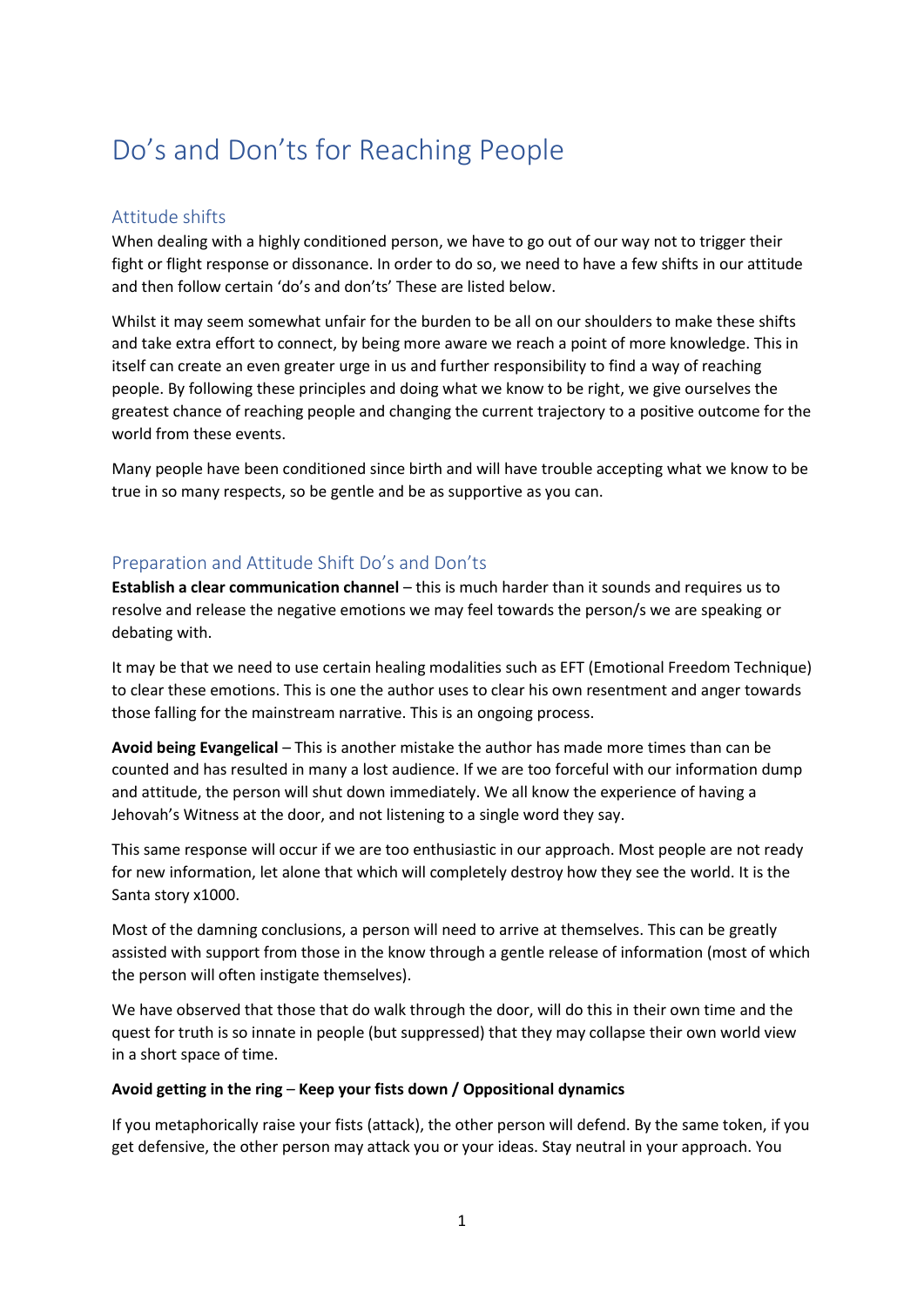have information that can help the other person but if they choose not to want it, that is their choice.

It seems that the most important principles will be the most challenging. This principle is centred around the divide and conquer manipulation technique. It is such a habit for most people we converse with that they will constantly try to get us in the ring for a fight. By getting in the ring, we will be unable to have most people entertain any new ideas.

The goal is not to get in the ring but to be in their corner, truly (which is much harder than it sounds) and can be like trying to tame a wild animal at times. If done successfully, the person will respond well. They often see us as an enemy and refuse to listen but if you are clearly in their corner, they will feel this and the energy will shift substantially.

The author has experienced this numerous times recently. For instance, when accused of "spreading falsehoods" the author responded by replying 'this is always possible" and asked for the accuser to specify which falsehood the author had stated. This then led the accuser to try a different accusation and the same response occurred. After a few back and forths, the accuser then asked if the author was proud of winning the debate which the response was, "No, I am on your side and have no intention of winning anything but in having an open conversation".

It is worth noting it is so important not to be patronising or belittling in any way. There really is no way of faking this, you have to be truly in their corner.

One very important point to make is that we need to adjust our language to remove all derogatory terms about those who have a low awareness of the real issues. References such as 'sheep' elicit a very negative response and create the scene for a conversation that will be a 'tit for tat' of abuse.

If the person we are conversing with uses such terms in relation to our position such as 'Covidiot' or 'Conspiracy Theorist', it is essential not to take the bait. It is quite possible that 'Agent Provocateurs' have created these terms to enable division between the two parties.

A famous quote sums this up as "An eye for an eye and the whole world would be blind". Rising above this, whilst difficult, can lead to a ceasefire. Once the person returns to a rational state, they may see how horrible the terms they used truly are.

# Conversational dos and don'ts

A number of conversational principles have been identified which when followed will greatly enhance your chance of reaching people and will help avoid arguments.

**Honour their experience –** This is another very challenging yet essential one. To honour something that we feel is incorrect and unwarranted really tests the boundaries of our compassion. There is a way to establish this without compromising our values. If someone is experiencing fear, you can honour that which they are experiencing i.e., 'fear' without giving value to that which they are fearing.

The fear and other emotions which people are feeling are very real to them. if we do not honour these, we will be resented and attacked. We will inevitably receive a fair amount of attack even when we follow the principles and, whilst unfair, may be part of the process of reaching people. As the author practices the principles more, there are fewer attacks on his character.

**Stay within the story** – To those indoctrinated in a certain narrative, any data outside of that story will be met with the usual 'Conspiracy theory' response. The subject is not part of the person's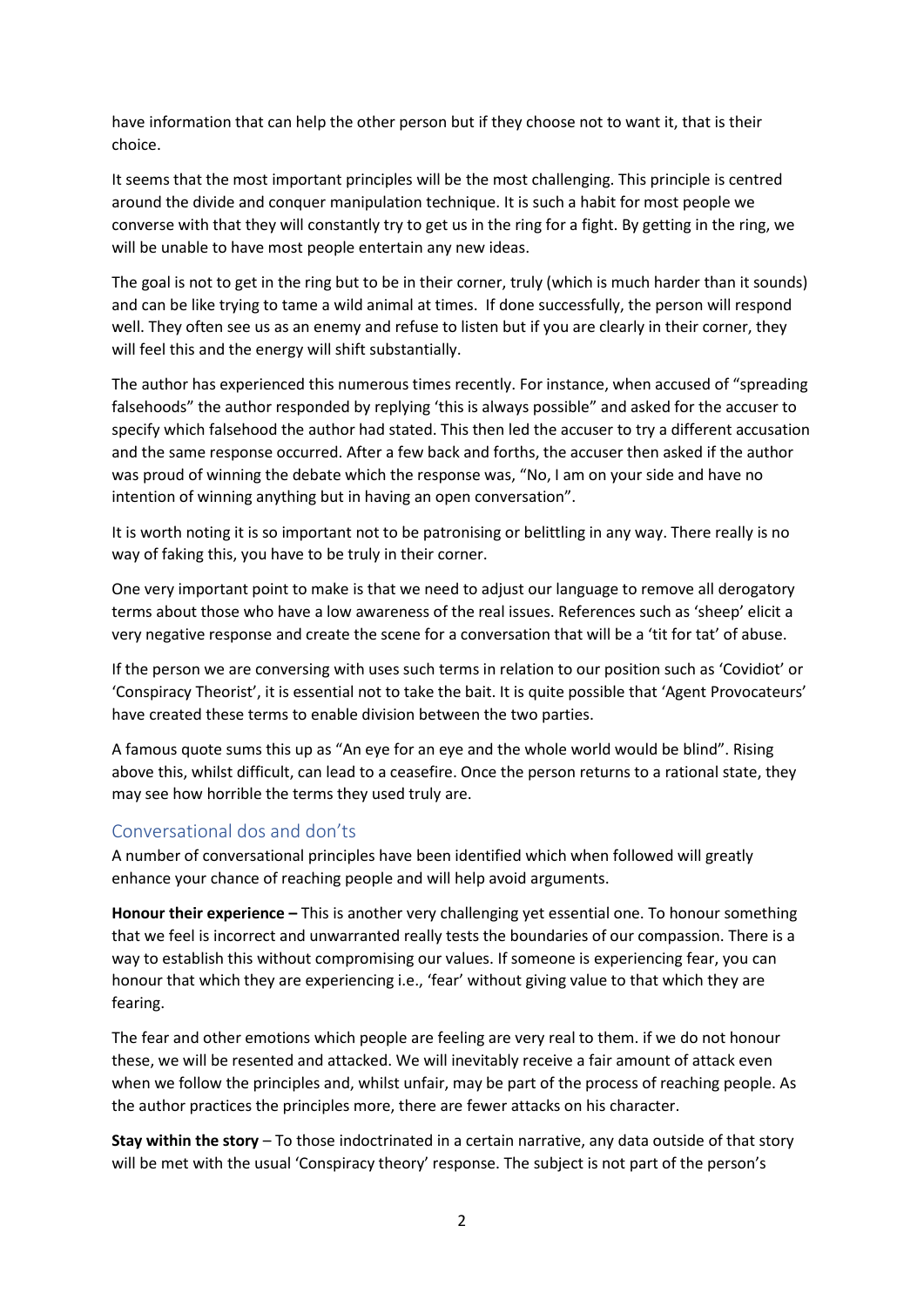reality. The script provided by the media and government allows the person to avoid addressing an uncomfortable subject or question with an angry response. The intention is of shutting down debate.

Until the person is ready to go off-piste, any discussion around population control or other such subjects will have the effect of shutting down the mind further.

## **Don't use blacklisted references – People or subjects**

If you use a reference which the media have managed to blacklist successfully, you will receive a message back with a wiki reference calling the person a conspiracy blah blah. The person will likely have a smug look on their face as if they've won an argument. Avoiding contentious authors, at least initially, will help avoid this issue.

## **Be aware of common ground and difference in opinions**

This is a key concept in having a productive conversation. There will be a discrepancy between our knowledge and the other person's. If we structure knowledge in a hierarchy of levels of difficulty to accept, it would be wise to start with the less difficult to accept. People really struggle with any world-wide conspiracies, but are happy to accept business corruption.

It is also important to understand the 'curse of knowledge' which is discussed in the resource section of the project. We over estimate hugely how well our ideas will be understood by another. We have the benefit of perhaps many years of experience and memories which they do not. This this needs to be taken into account.

## **Respect a person's dignity**

Donna Hicks has done incredible work on getting people in conflict to debate openly. She has identified 10 elements of dignity and how, if they are violated, a person will respond negatively or even aggressively toward us. By respecting these elements, we create an open space to discuss ideas. You can decide that these may be givens that need to be present in any good conversation.

The 10 elements of dignity are:

- 1. Everybody wants their identity accepted
- 2. Recognition for their unique qualities and way of life.
- 3. To be acknowledged when something bad happens to them.
- 4. They want safety (physical and psychological).
- 5. To be free from humiliation.
- 6. Inclusion.
- 7. To be understood.
- 8. To be treated fairly.
- 9. To be given the benefit of the doubt.
- 10. To receive an apology when someone does them wrong.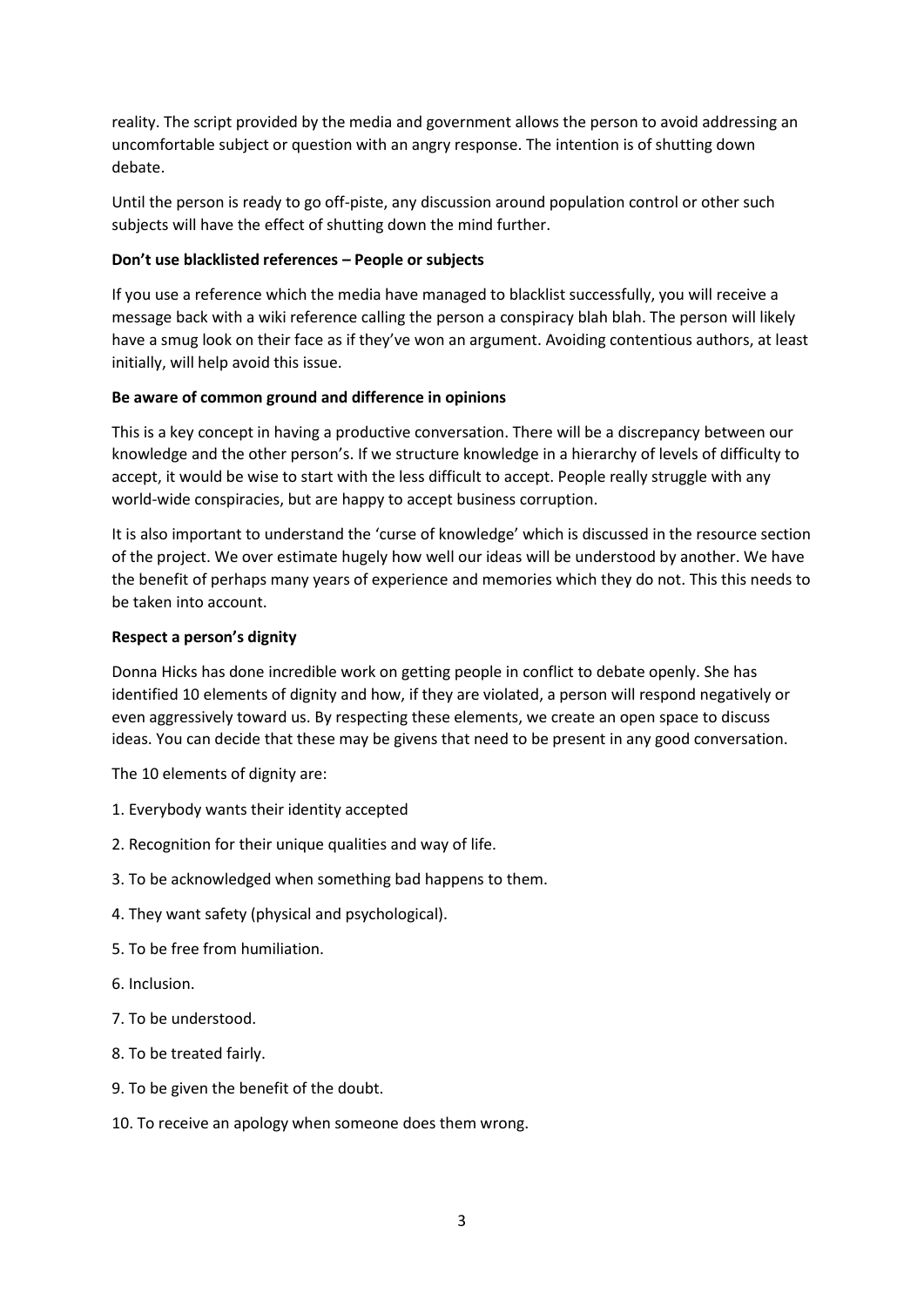## **Do not push against beliefs**

"I have yet to meet in my life someone who allowed a fact to overwhelm a belief" Dr David Martin

This is an important quote which shows that when we challenge someone's beliefs with information / facts, it will usually just bang against them, much in the same way a fly bangs into a window.

The conscious mind is resisting the new information as it contradicts a currently held belief. Often these beliefs are falsely inserted via conditioning with false information. We can greatly help the process of updating the belief by skilfully asking questions so the person can see the belief is based on false information or by telling stories that update the information the belief is built on.

Do not challenge the belief itself or use sentences such as 'that is not true' or 'you are wrong' as it will only get into a debate of 'he said, she said'

#### **People arrive at their own conclusions**

Once you have managed to navigate the obstacle of a person's conditioning and have them take in new information, they will arrive at their own conclusions. It has been the author's experience that telling people conclusions rarely works since they do not have the information you have based your reasoning on to begin with.

## **Do not tell someone they are wrong**

This will inevitably get a person's back up. There is no need for this as the person will realise this if your approach follows all the principles and is respectful. This is a tough realisation when someone begins to see the truth and our response should be to help the person deal with this and not create any further stress with 'I told you so'

#### **Do not gas light**

Avoid at all costs emotionally manipulating the person. The government has done a great job of this and each of us needs care and understanding and not further guilt trips or any other such emotional gas lighting.

#### **The idea is the enemy, not the person**

It is important to see a distinction between the person and the faulty idea. Good people can do bad things if they have a bad idea. Once you can separate the person from the idea, they are free of it. See the person as a friend and the idea as the enemy.

#### **Often no need for our opinions**

There is often no need for us to express our opinions. We can stick to facts quoted by experts and other such information. This can allow us to bypass the authority conditioning that the person is likely vulnerable to.

#### **Be gentle and Kind**

We are aware that being in the other person's corner is so important and being kind will really help them feel this. Being gentle and kind should be the basis of communication from one person to another, reminding ourselves of this can really help.